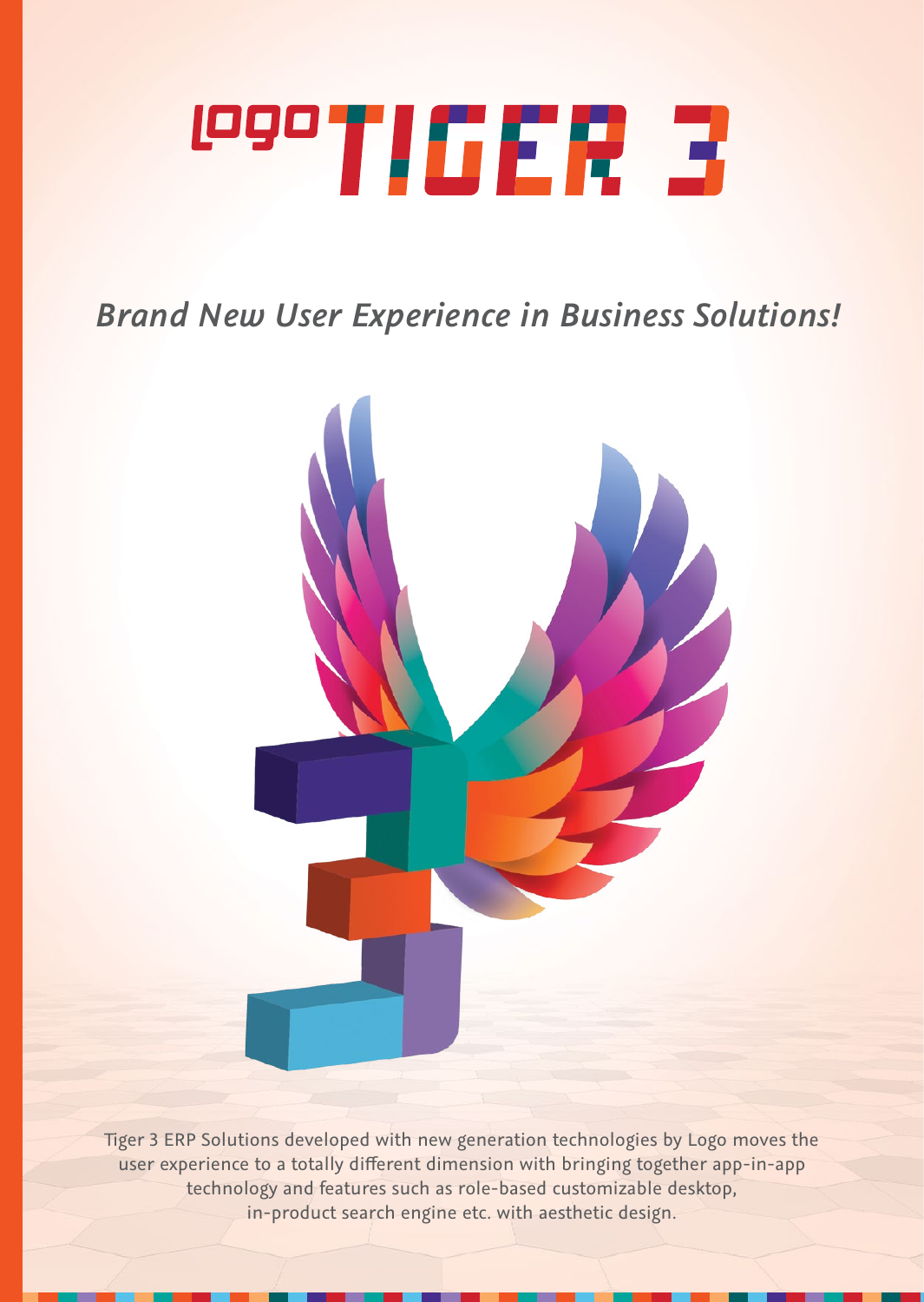#### *Tiger 3 ERP Solutions*

Tiger 3 ERP solutions, a product of Logo, which has been producing business applications for over 30 years, was developed combining its experience acquired for many years with new generation technologies and reinterpreting the ERP concept, and they easily adapt to changing requirements by means of scalable, flexible, developable, reliable and sector-independent structure. Tiger 3 ERP Solutions moving the user experience to a totally different dimension also provide full-scale solutions for all the requirements of business enterprises.

Tiger 3 ERP Solutions provide business enterprises with several benefits such as efficient and effective management of in-company processes, decreasing faults during data processing, and instant access to information for the employees in decision making process. Besides, Tiger 3 ERP Solutions plays a key role in solution process with respect to matters such as improvement in products and production provided with globalization and international competition, management and control of business enterprises and simplification in in-company organizations.

#### *Tiger 3 ERP Solutions developed considering all your requirements support your growth process, and move your enterprise to leadership in domestic and foreign market.*

The enterprises opening to foreign countries in line with the globalizing economy and performing international operations need a multiple foreign exchange and broad vision ERP system which has a flexible reporting structure, supports the international accounting standards and includes multi-language support. Tiger 3 ERP Solutions have a flexible infrastructure to respond to requirements of various sectors as well as world-wide support.

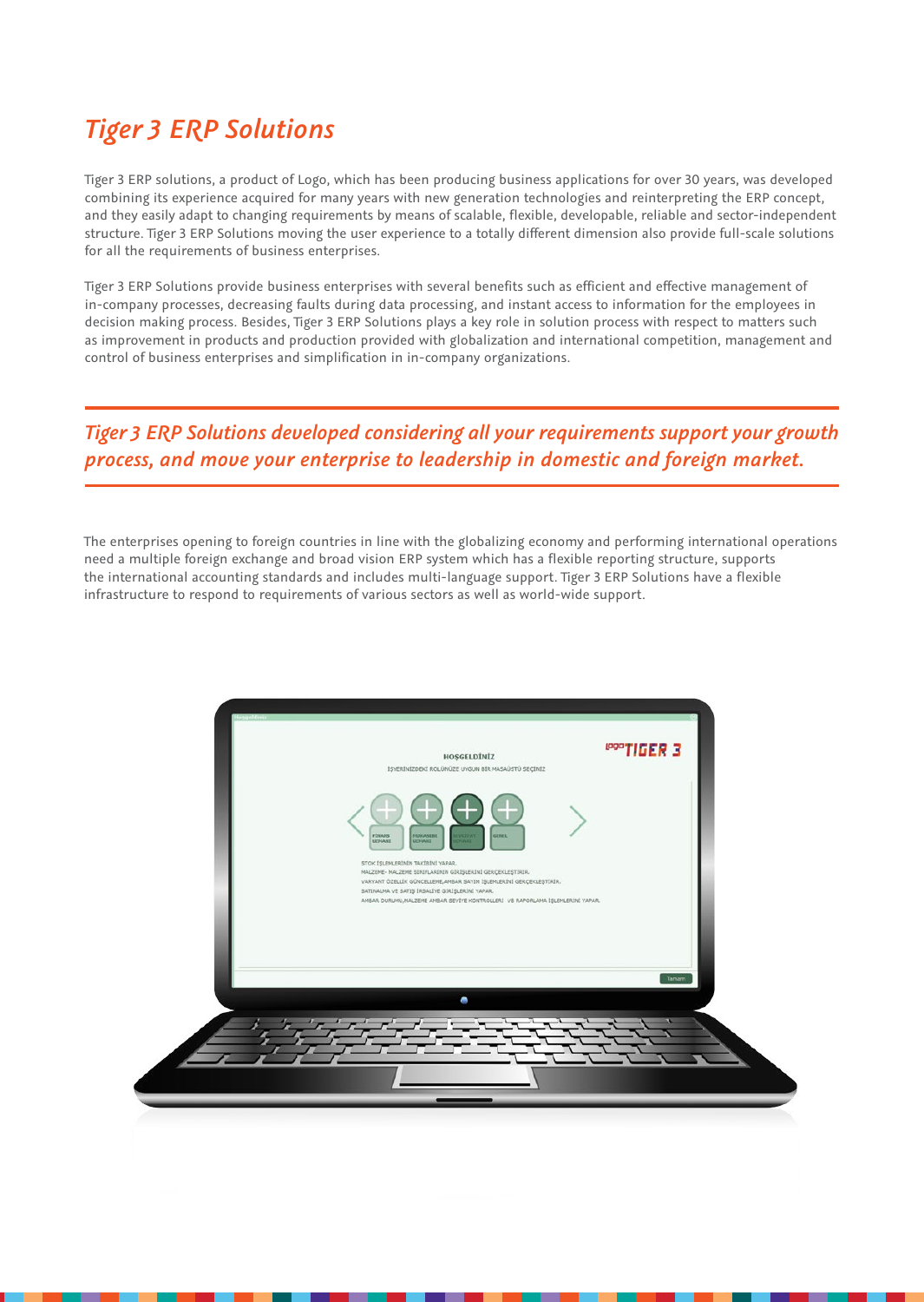*User experience moves to a totally different dimension with Tiger 3 ERP Solutions. Meeting the role-based customized desktop, app-in-app and in-product search engine technologies with aesthetic design, Tiger 3 ERP Solutions promises quick adaptation and easier-to-use to its users.*

#### **Create Your Own Desktop Including Only Transactions You Use**

With aesthetic desktop design not straining the eyes and customizability feature of Tiger 3 ERP Solutions developed with new generation technologies based on heuristic and easier use, it enables you to quickly and easily access all the information you wish. With Tiger 3 ERP Solutions, it is now possible to define, group and collect most frequently used transactions as shortcuts under customized desktops, in addition to default desktops provided depending on the user role. Tiger 3 ERP Solutions enable the users to customize the shortcut keys for speeding up purposes, and allow modifying shortcut commands created.



**Move the User Experience to a Totally Different Dimension with Customizable and Aesthetic Interfaces** You can add new fields in forms within Tiger 3 ERP Solutions, and you can easily search in the lists with such fields. These features of Tiger 3 ERP Solutions enable to customize on user basis the forms developed with simple and fast visual adaptation without the need for programming language knowledge. Besides, you can also completely input data into forms created with Tiger 3 ERP Solutions, by the help of wizard.

*With Tiger 3 ERP Solutions, you can perform all your transactions through a single window. By this means, you protect information on the screen you work, and you do not lose time by going around in several screens.*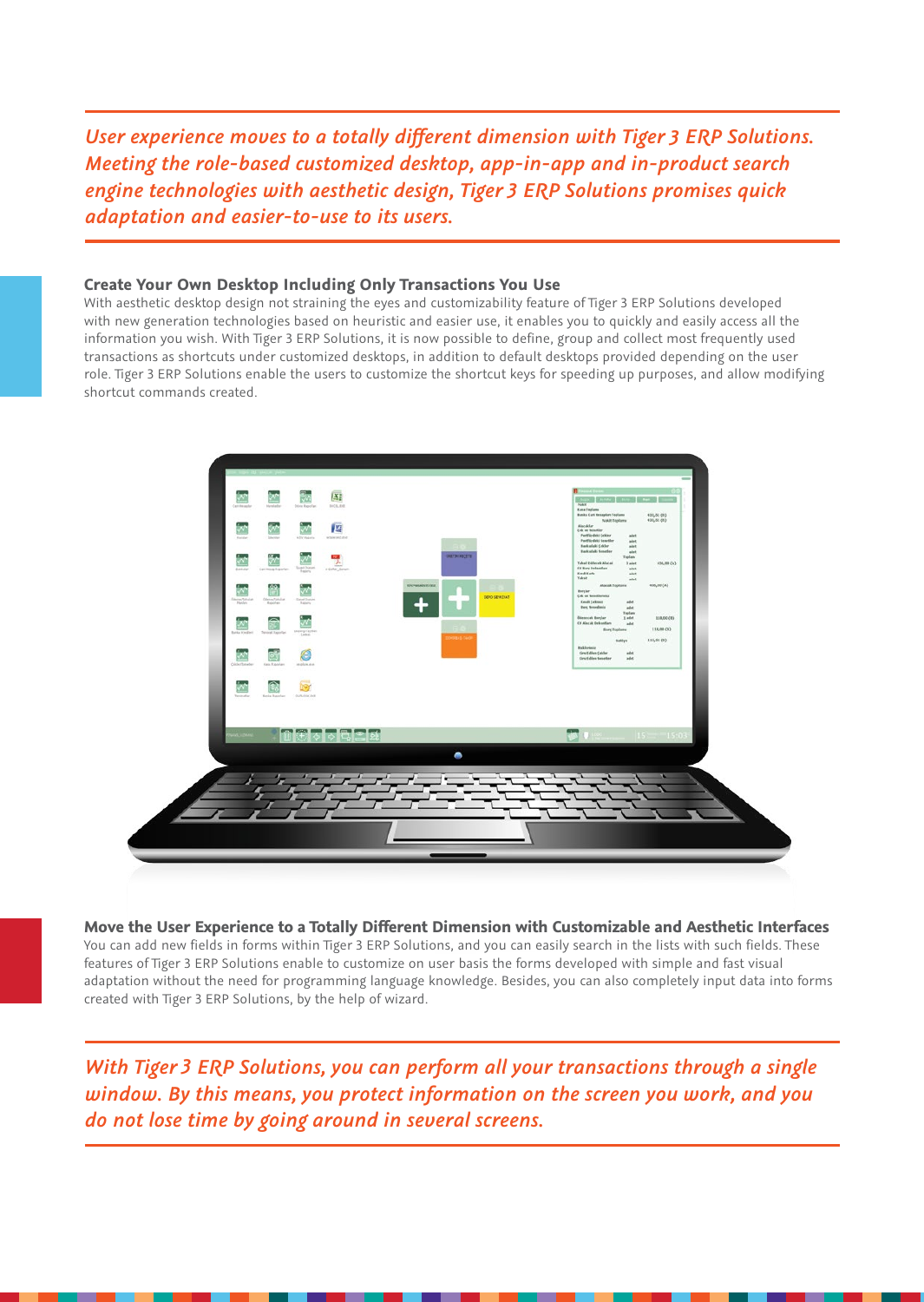#### **Enrich Your Business Application with App-in-App Technology**

With the app-in-app feature of Logo's Tiger 3 ERP Solutions, the following opportunities are provided;

- You have the opportunity to enrich the application in line with the requirements,
- You can download several functions in addition to standard features within the product, as application or widget by a single click,
- You'll be able to use the new features as platform-independent in line with the features within the app downloaded,
- You can quickly access to information by means of widgets enabling to display most frequently used transactions on the main screen.

As well as applications and widgets provided with the products, all applications developed by Logo Business Partners are also provided to the users over Logo Store.



**Work Comfortably through Your Notebooks having Tablet Feature with Virtual Keyboard Support** You can easily carry out your transactions through touch-screen notebooks with virtual keyboard feature.

**Efficiently Manage Your Business Processes with Wide Modular Structure and Rich Function Options** Tiger 3 ERP Solutions allowing you to efficiently manage the business processes in your enterprise much easily, practical and with lower costs extend the quality and productivity approach throughout the business processes beginning from the employee level. It allows you to provide inter-department information flow, organize complex business processes and manage customer relations effectively.

You can create the optimum ERP package for you with optional modules you can find solutions specific to your enterprise in addition to several standard modules prepared considering all your needs. When data is entered into the system, the departments can directly access to the up-to-date information within the limits of their authorizations. It established concurrent communication between the users, and so it provides saving on time.

#### **Determine the Optimum Strategies for Your Enterprise by Interpreting Your Financial Data**

With Tiger 3 ERP Solutions allowing you to access the correct information instantly with its critical financial functions, you can establish reliable infrastructure for your strategic decisions and increase your financial performance. You can accommodate yourself to international operations in competitive environment and globalizing economy. By means of flexible foreign exchange system and reporting structure, you can follow-up your international activities and have the most up-to-date information in terms of profitability analyses. Payment and collection plan definitions within Tiger 3 ERP Solutions are flexible enough to satisfy any kinds of requirements. You can perform risk monitoring within the framework of limits and rules specified, and you can send a warning in electronic environment. You can create your reconciliations of Form Major Purchases / Major Sales for your current accounts, with a single key.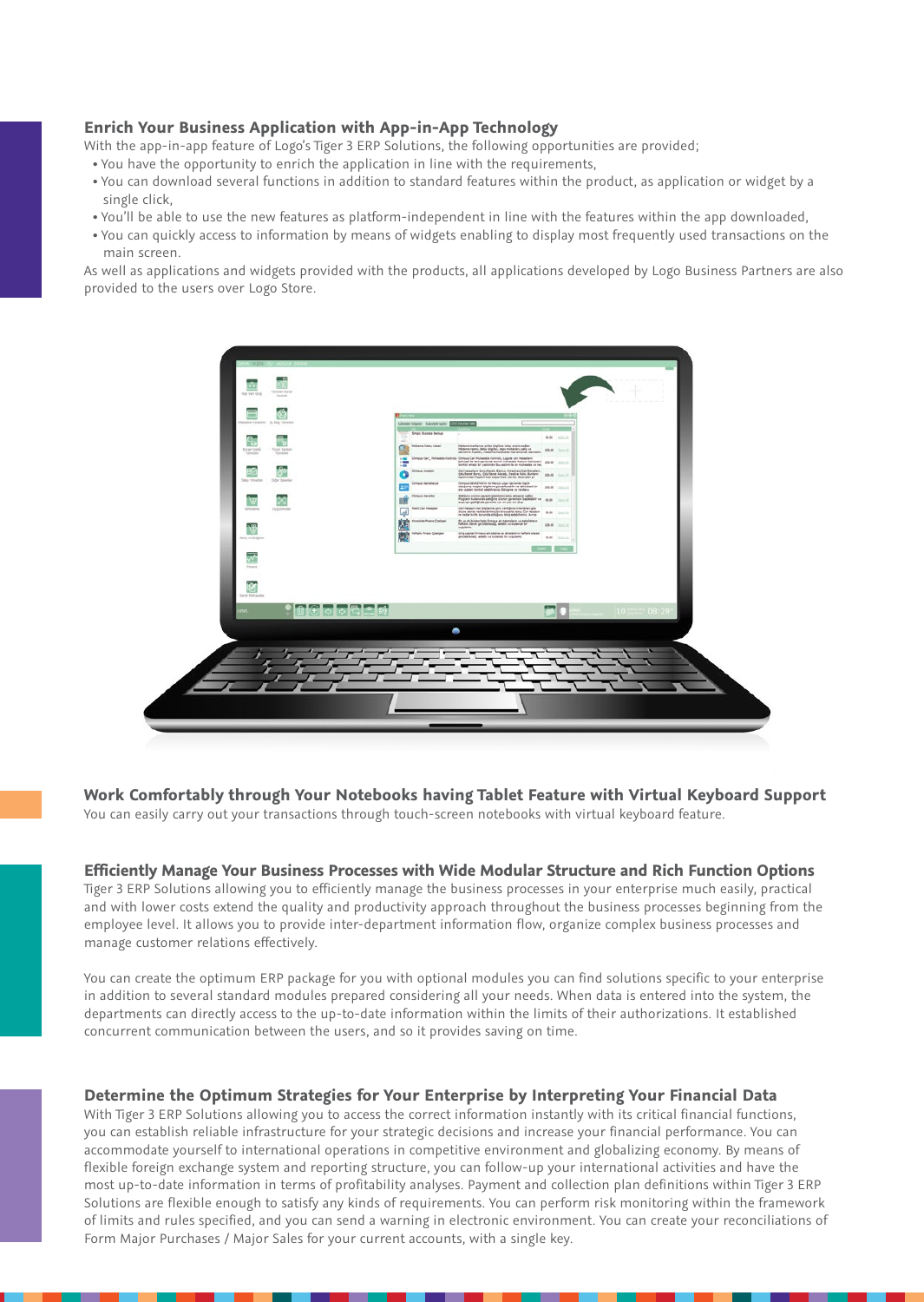#### **Increase Your Customer Satisfaction with Suitable Pricing and On-Time Delivery**

You can manage the process time elapsed from creating of all necessary documents for purchase order and delivery to on-time delivery with Netsis 3 ERP Solutions, and you can ensure to follow-up stock, purchase order, dispatch note and customer debt information in an up-to-dated manner. Foreign exchange invoicing and foreign exchange follow-up of payments facilitates the foreign processes. With effective sales and distribution process, you can manage your operations accurately and on-time, improve the services you provide to your customers and gain advantage in competition by increasing the customer satisfaction.

#### With Tiger 3 ERP Solutions,

- Your sales teams can select the right product for the customers among thousands of product alternatives and apply the optimum pricing.
- You can follow-up the customer information and business relations by date and you can create automatic offers with templates created specifically for the business enterprise.
- You can determine the optimum campaign strategies for customer and products, and you can obtain the analysis results leading for future campaigns.
- You can specify the sales targets on door-to-door seller basis, create an efficient distribution plan by determining route, and carry out performance measurement.

#### **Determine the Most Profitable Supply Management for You**

With Tiger 3 ERP Solutions, you can evaluate and compare the offers obtained from suppliers, and you can take a decision to purchase quickly. It will be possible to provide savings on time and cost along with standardization of processes for approval mechanism and document flow.

#### **Increase Your Stock Operation Quality**

You can create and follow-up your stock, targets and strategies, monitor your instant stock value and levels, and control your inventory costs. Material classification and leveled hierarchy designed for employers with various product ranges ensures easy follow-up of products. You can monitor the materials in the same type with different features by means of matrix interface, and update a variance concerning thousands of materials by changing only one definition. You can follow-up materials with unlimited number of units by means of ability to monitor with various units, and you can report over a single unit with conversion factors features. Size descriptions making warehouse settlement and logistics management easier also ensures the calculation of optimum settlement for the ones to be carried out by keeping the size information of stock boxes or materials.

#### **Follow-up the Value of Your Fixed Assets**

With fixed assets management module, you can follow-up your processes such as purchasing transaction, debiting and disposing of the fixed asset to personnel in addition to requirements of regulations. You can perform depreciation accounting over local currency unit as per Tax Procedure Law, over reporting foreign exchange suitable for foreign reporting and over local currency units as per Turkish Financial Reporting Standards, with the support of multiple amortization schedules. Besides, you can transfer different depreciation accounts to accounting over separate accounting accounts.

#### **Work in Full Compliance with the Regulations and International Accounting Standards (FAS52, IAS, IFRS and TFRS)**

Within the scope of provisions of Turkish Commercial Code, you can perform financial and fiscal reporting as per the Turkish Financial Reporting Standards for the period intended. You can meet your requirements with financial statements and reports created in terms of local and reporting currency in general accounting transactions, and you can use expense centers and project cards for management reporting purposes. Two-way audit feature among the accounting records with operation transactions minimizes the faults of system stability user errors. You can ensure to automatically send the declarations prepared with e-Declaration operations in Tiger 3 ERP Solutions to the Revenue Administration.

#### **Analyze Your Business at a Glance by means of Admin Console**

You can follow-up the instant status of your company with indicators in the Admin Console that you can customize in accordance with your requirements, and you can shorten your decision making processes by means of summary info. For example, you can monitor your products and customer you sell mostly, and you can follow-up stock and receivables turnover rate or you can check the cash and bank status.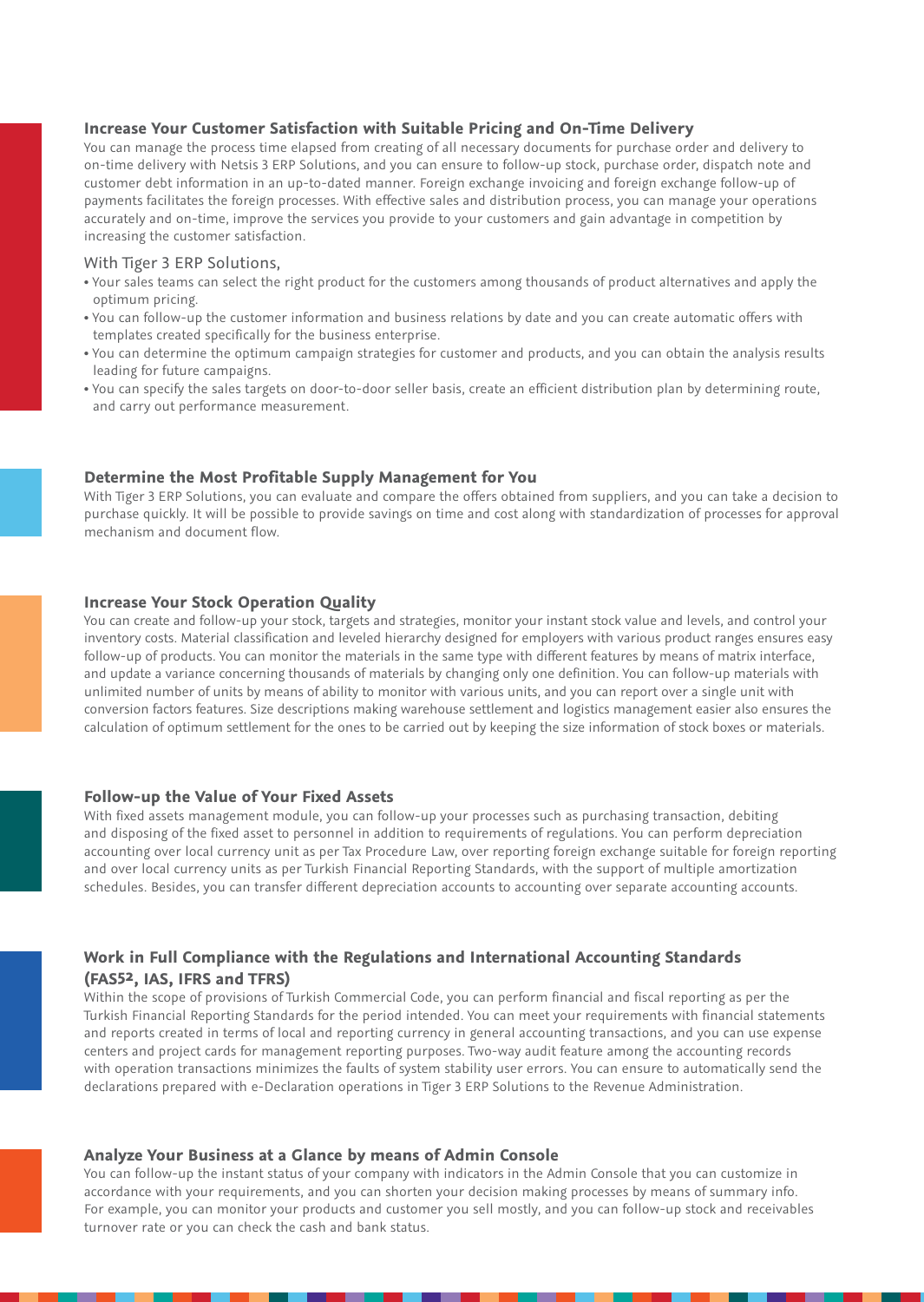#### **Monitor the Financial Status and Operation Results of Group Companies from a Single Center**

You can view your profitability and inventory as a whole on group company basis, and you can analyze cash flow in accordance with all your companies. You can bring together assets, liabilities, equities, income and expenses of such enterprises with the "Consolidated Statements" of Tiger 3 ERP Solutions. Thus, you make assets, liabilities, income and expenses as well as non-cash liabilities of multiple business enterprise look like belonging to a single partnership, and you can give information about financial status and operation results to savers, investors, audit authorities and any other related persons.

#### **Increase Your Foreign Trade Power**

With Foreign Trade Module of Tiger 3 ERP Solutions, you can monitor your transactions more efficiently, productively and in compliance with legal obligations. With Tiger 3 ERP Solutions, it is also possible for you to follow-up these obligations in compliance and integrated with accounting, finance, purchase, sales, distribution and any other processes of the business enterprise.

#### **Find a Solution to All Your Needs with Logo Solution Family Integration**

You can improve your corporate processes and increase your business productivity by means of Tiger 3 ERP Solutions which can operate as integrated with applications such as Tiger HR, e-Government, Logo Mind Business Analytics, Supply Chain Management and Logo CRM etc.

Besides, the adaptations developed by Logo Solution Partners provide you fast and economical solutions. You can enrich your ERP functions with such applications specific to your business enterprise and sector.

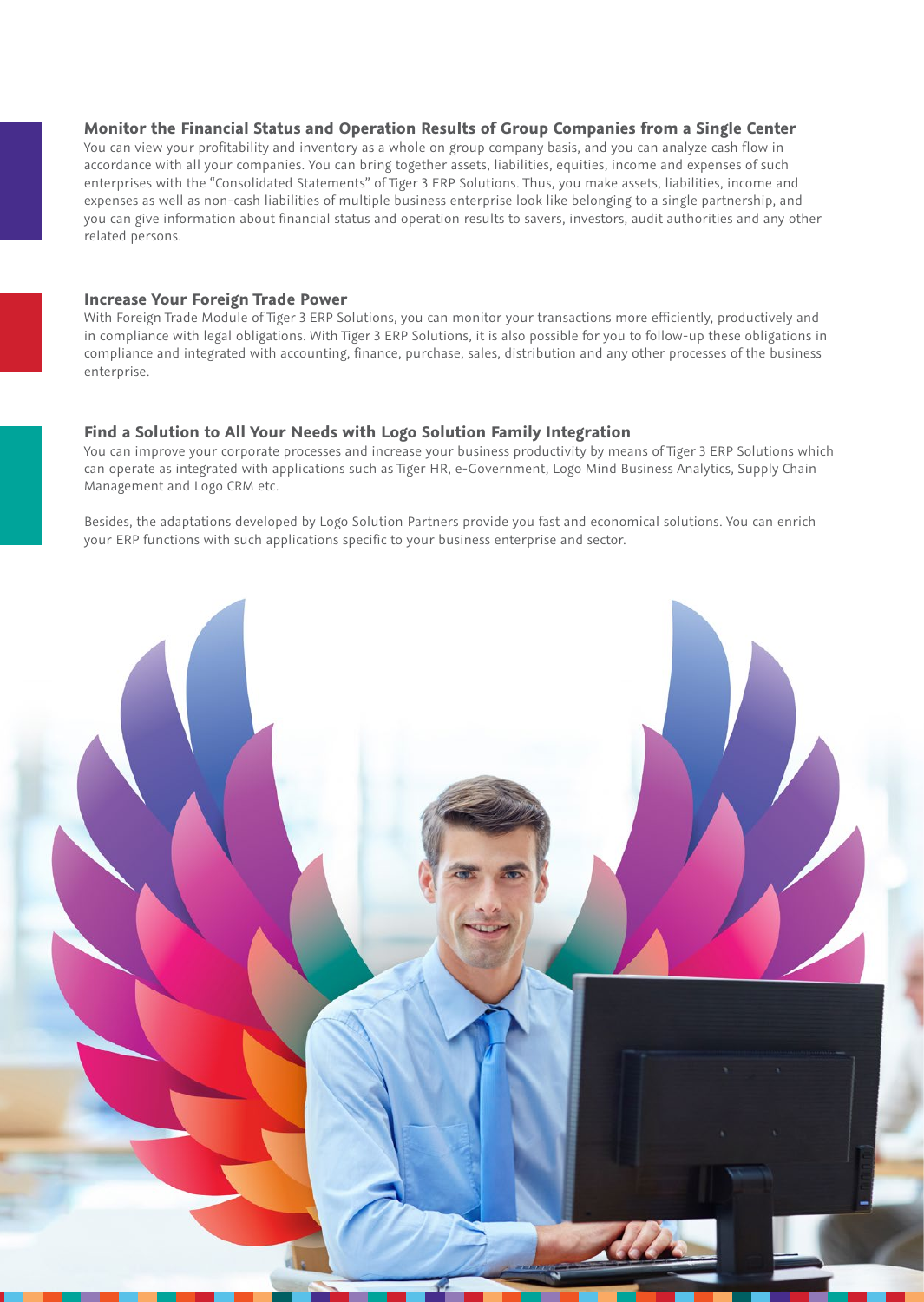### **Tiger 3 ERP Solutions;**





It provides an efficient ERP solution in which the history of all the actions and transactions are kept.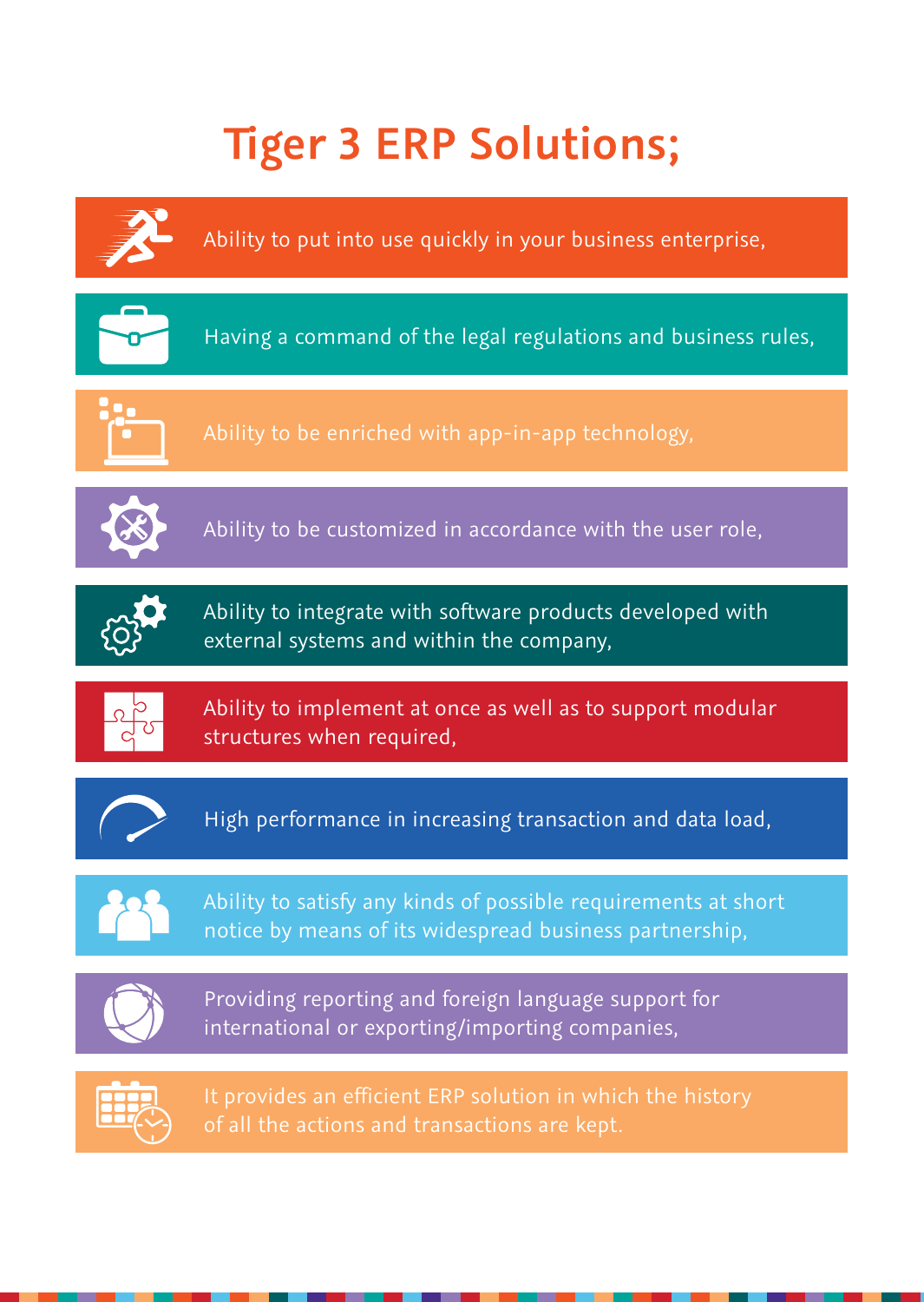## **COOTIGER 3**

| <b>Modules</b>                                      | <b>Tiger 3</b>           | <b>Tiger 3 Enterprise</b> |
|-----------------------------------------------------|--------------------------|---------------------------|
| <b>Finance Management</b>                           |                          |                           |
| Customer / Dealer Follow-up                         | Standard                 | Standard                  |
| Cash Management                                     | Standard                 | Standard                  |
| Check / Note Follow-up                              | Standard                 | Standard                  |
| Guarantee Follow-up                                 | Standard                 | Standard                  |
| Cash Module                                         | Standard                 | Standard                  |
| <b>Bank Module</b>                                  | Standard                 | Standard                  |
| Risk Monitoring                                     | Standard                 | Standard                  |
| <b>Fixed Asset Management</b>                       |                          |                           |
| Amortization Follow-up                              | Standard                 | Standard                  |
| Debiting                                            | Standard                 | Standard                  |
| <b>Accounting Management</b>                        |                          |                           |
| General Ledger Management                           | Standard                 | Standard                  |
| Analytic Budget Management                          | Optional                 | Optional                  |
| <b>Financial Consolidation</b>                      | Optional                 | Optional                  |
| Cost Accounting                                     |                          | Standard                  |
| Project Management                                  | Standard                 | Standard                  |
| <b>Sales Management</b>                             |                          |                           |
| Invoice / Dispatch Note                             | Standard                 | Standard                  |
| Door-to-Door Seller Follow-up                       | Standard                 | Standard                  |
| Campaign Management                                 | Standard                 | Standard                  |
| Distribution Management                             | Optional                 | Optional<br>Standard      |
| Offer Management<br><b>Foreign Trade Management</b> | Optional                 |                           |
| <b>Supply Chain Management</b>                      | Optional                 | Optional                  |
| <b>Purchasing Management</b>                        | Standard                 | Standard                  |
| Demand Management                                   | Standard                 | Standard                  |
| Producer Receipt                                    | Standard                 | Standard                  |
| <b>Supplier Evaluation</b>                          | Standard                 | Standard                  |
| <b>Material Management</b>                          | Standard                 | Standard                  |
| Series / Lot                                        | Standard                 | Standard                  |
| Barcode Follow-up                                   | Standard                 | Standard                  |
| Mixed Parcel                                        | Standard                 | Standard                  |
| <b>Material Classes</b>                             | Standard                 | Standard                  |
| Order Revision                                      | Standard                 | Standard                  |
| <b>Production Management</b>                        |                          |                           |
| Quick Production                                    | Standard                 | Standard                  |
| <b>Team Release</b>                                 | Standard                 | Standard                  |
| <b>Bill of Materials (BOM)</b>                      |                          | Standard                  |
| Work Order Follow-up                                | $\overline{\phantom{0}}$ | Standard                  |
| <b>Production Constant</b>                          | $\overline{\phantom{0}}$ | Standard                  |
| <b>BOM Revision</b>                                 | $\overline{\phantom{a}}$ | Standard                  |
| <b>Alternative Material Use</b>                     |                          | Standard                  |
| <b>BOM with Variant</b>                             |                          | Standard                  |
| Standard BOM Cost                                   |                          | Standard                  |
| <b>Engineering Change</b>                           |                          | Standard                  |
| <b>Material Supply</b>                              |                          | Standard                  |
| Decomposed Cost Calculation                         |                          | Standard                  |
| Planned and Actual Cost Calculation                 |                          | Standard                  |
| <b>Material Reservation</b>                         |                          | Standard                  |
| <b>Planning</b>                                     |                          |                           |
| Main Production Schedule (MPS)                      |                          | Standard                  |
| Material Requirement Schedule (MRP)                 |                          | Standard                  |
| MRP Net Change                                      | $\overline{\phantom{0}}$ | Standard                  |
| Assigning Delivery Date to Order (CTP)              |                          | Standard                  |
| Resources Scheduling                                | $\overline{\phantom{0}}$ | Standard                  |
| Production Order Scheduling                         | $\overline{a}$           | Standard                  |